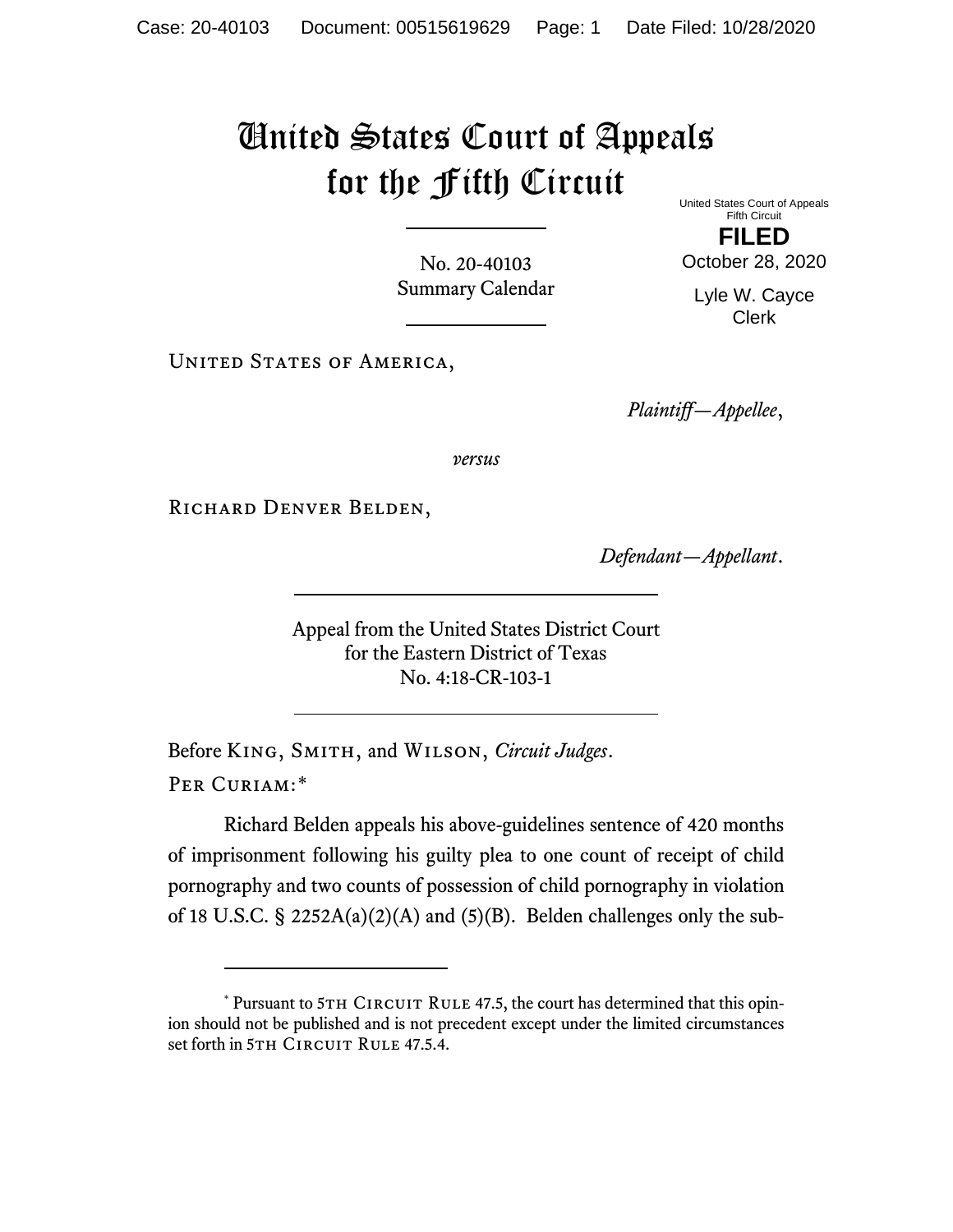## No. 20-40103

stantive reasonableness of his sentence, contending that the district court imposed a sentence greater than necessary to fulfill the purpose of sentencing under 18 U.S.C. § 3553(a) and created an unwarranted sentencing disparity as compared to similarly situated defendants. Specifically, Belden maintains that the court accorded insufficient weight to the recommended guideline range, failed to consider other factors, such as his personal circumstances, and assigned too much weight to the nature and circumstances of the offense. He also avers that the sentence created an unwarranted disparity in light of the sentence in *United States v. Lawrence*, 920 F.3d 331 (5th Cir. 2019), and the sentences of typical offenders.

We review Belden's preserved challenge to the substantive reasonableness of a sentence under the abuse-of-discretion standard. *See Holguin-Hernandez v. United States*, 140 S. Ct. 762, 766 (2020); *United States v. Diehl*, 775 F.3d 714, 724 (5th Cir. 2015). The record does not show that the district court failed to account for a factor that should have received significant weight, gave significant weight to an irrelevant or improper factor, or committed a clear error of judgment in balancing the § 3553(a) factors. *See United States v. Smith*, 440 F.3d 704, 708 (5th Cir. 2006). The record plainly shows that the district court did in fact consider Belden's personal characteristics and circumstances and the recommended guideline range in addition to the other § 3553(a) factors. Belden's arguments amount to no more than a request for this court to reweigh the statutory sentencing factors, which we will not do, as the district court is "in a better position to find facts and judge their import under the § 3553(a) factors with respect to a particular defendant." *United States v. Fraga*, 704 F.3d 432, 439 (5th Cir. 2013) (internal quotation marks and footnote omitted).

Furthermore, Belden has not shown that he is similarly situated to the defendant in *Lawrence* or the typical offender in all relevant respects and particularly with respect to the counts of conviction, guideline ranges, amounts